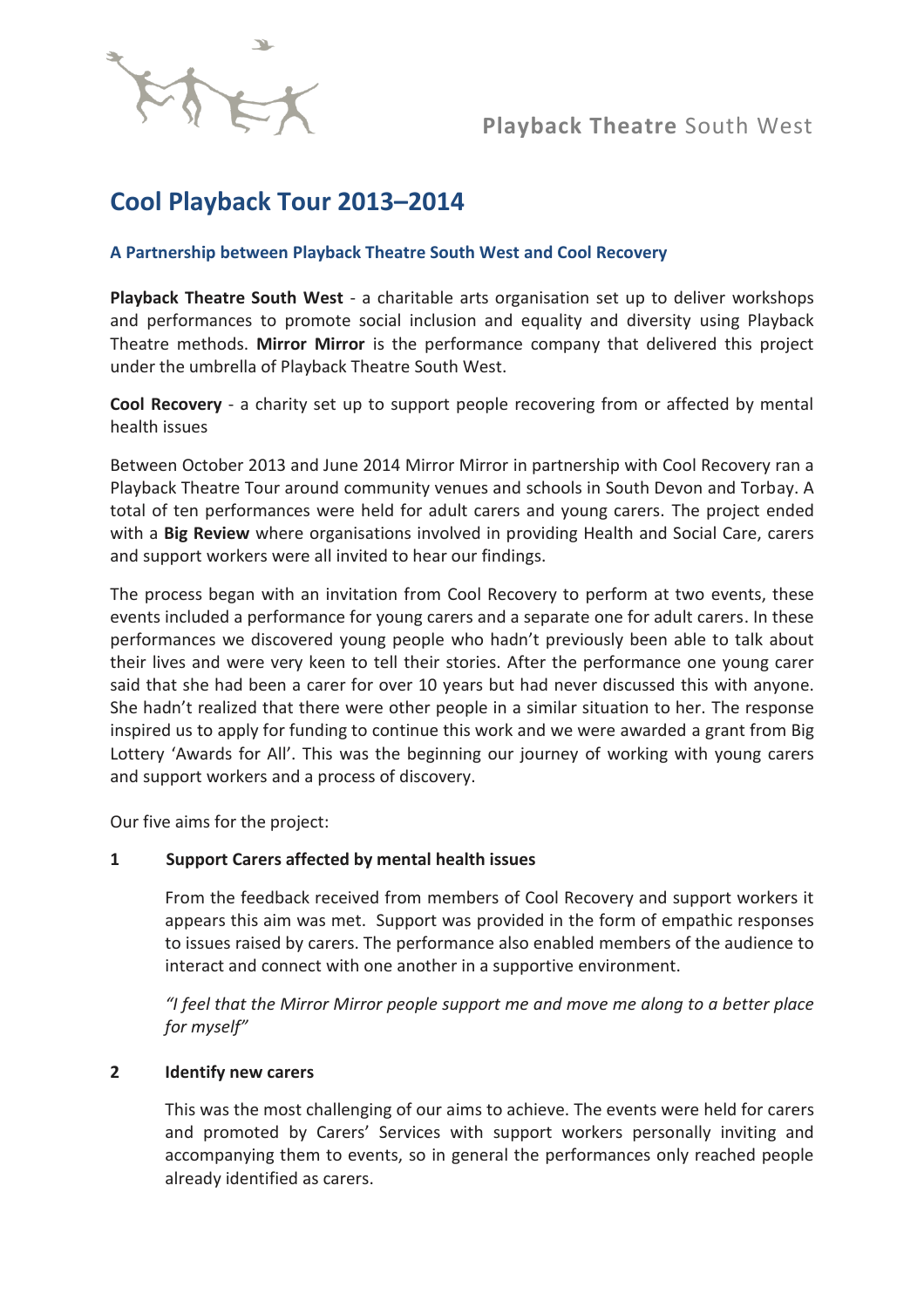

In future we hope to create events aimed at wider audiences to address issues related to caring and mental health so that people might self-identify as carers. It would be possible to implement this in a school setting where it could form part of an anti-bullying strategy.

#### **3 Improve carers' mental and physical health and wellbeing**

#### *"The stories are reflected with empathy."*

Empathy and the care and connection it enables are essential to the overall health of people communities and society as a whole. Playback Theatre cultivates empathy and as a result can connect directly to feelings of wellbeing*.*

*"Another excellent performance, helping us to be thoughtful reflective and involved."*

#### **4 Develop and strengthen a family support network**

Feedback suggested that the performances enabled people to develop and strengthen their connections to each other.

#### **5 Raise awareness of carers and reduce the stigma of mental illness**

Although audience members were mainly carers there was increased awareness of the similarities and differences between caring and responsibility and roles.

At an event for young people, those caring for people with mental health needs were listened to and responded to with sensitivity and compassion. Equally stories from people affected by, or with family members who are affected by, mental health issues were listened to with respect and care.

This indicated that the form of Playback Theatre helps to reduce the stigma of mental illness.

*"Every time I have learned something new about the situation of others, their problems and solutions."*

It was also hoped that carers would have the opportunity to experience and enjoy the effective power of Playback Theatre. This was certainly achieved as almost all feedback from participants was positive. Performances often included humour as well as profoundly moving moments. There was not a single event that didn't include widespread laughter, whether during the warm up workshop activities or during the performances, which signaled enjoyment and relaxation. Several people also remarked on how powerful and moving they found the performances.

#### *"A very powerful creative tool."*

Mirror Mirror helped people to realise that there are others struggling with similar issues, thereby reducing feelings of isolation. This was especially apparent at the young carers' events.